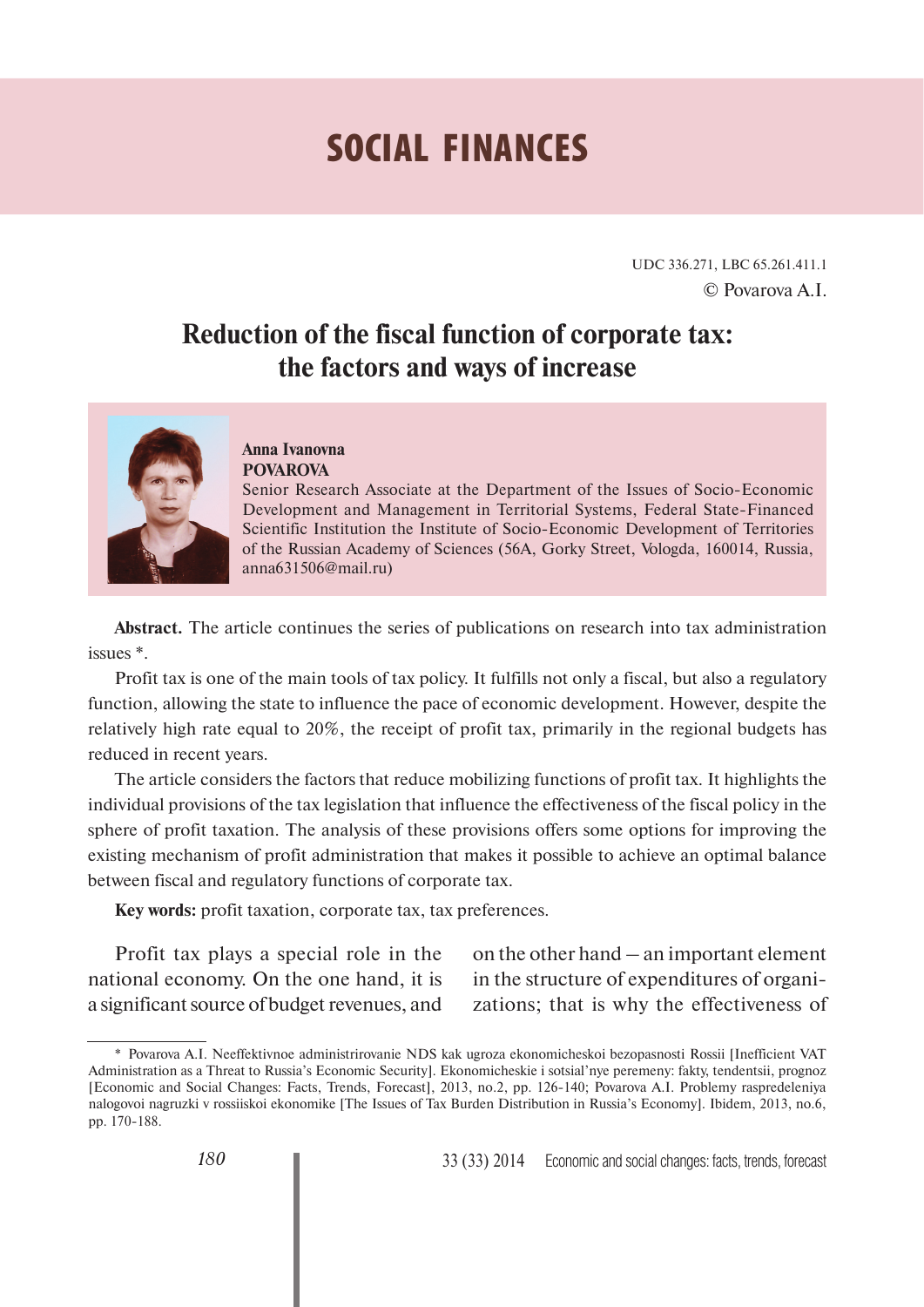the administration of this tax defines the effectiveness of fiscal measures of state influence on economic activity.

Profit tax forms 3% of the tax revenues of the federal budget, and this tax is crucial for the budgets of the RF subjects because it provides more than 30% of tax revenues  $(in 2005 - 2008 - more than 40\%).$ 

In the course of tax reforms implemented in Russia in 2000–2009 the structure of tax revenues of sub-federal budgets has undergone substantial transformation. Value added tax and mineral extraction tax were centralized and transferred to the federal budget. A number of regional and local taxes (sales tax, tax for the needs of educational institutions, tax on the maintenance of housing fund and others) were cancelled. As a result, territorial budgets lost 35% of revenue sources, and depended primarily on two payments linked to economic growth: corporate tax and individual income tax *(tab. 1)*.

In 2000–2013 the dynamics of inflow of profit tax and its role in the formation of tax revenues of regional budgets varied *(fig. 1)*, which was due to rate adjustments,

alteration of rules for determining the tax base, and changes in macroeconomic conditions.

The first reduction in profit tax collection was observed in 2002 in connection with the reduction of the maximum tax rate from 35 to 24%. In subsequent years, the receipts of the tax grew rapidly until 2009, when the deterioration of the financial status of taxpayers, as well as the next decrease of rate from 24 to 20% caused the fall of payments by almost 700 billion rubles or by 40% in comparison with the 2008 level. The revenues from profit tax in the post-crisis period again showed positive dynamics; however, in 2013, this trend was reversed: regional budgets did not receive over 260 billion rubles, which was the main reason for the extremely low rate of increase in tax revenues and a sharp rise in the budget deficit *(tab. 2)*.

What are the reasons for such significant reduction of the participation of profit tax in the mobilization of revenue sources of the territories in 2013?

An important fiscal feature of this tax consists in the fact that the economic basis

|                                           | 1999                  |       | 2013                  |              |  |
|-------------------------------------------|-----------------------|-------|-----------------------|--------------|--|
| Tax revenues                              | <b>Billion rubles</b> | $\%$  | <b>Billion rubles</b> | $\%$         |  |
| Total                                     | 497.8                 | 100.0 | 5966.4                | 100.0        |  |
| Corporate tax                             | 139.9                 | 28.1  | 1719.7                | 28.8         |  |
| Individual income tax                     | 97.3                  | 19.5  | 2499.1                | 41.9         |  |
| Value added tax                           | 67.1                  | 13.5  | 0                     | 0            |  |
| Excises                                   | 24.9                  | 5.0   | 491.7                 | 8.2          |  |
| Sales tax                                 | 19.3                  | 3.9   | 0                     | $\mathbf{0}$ |  |
| Lump-sum taxes                            | 5.7                   | 1.1   | 292.8                 | 4.9          |  |
| <b>Property taxes</b>                     | 52.5                  | 10.5  | 900.7                 | 15.1         |  |
| Payments for the use of natural resources | 34.7                  | 7.0   | 43.2                  | 0.7          |  |
| Other taxes, duties and levies            | 56.4                  | 11.3  | 19.2                  | 0.4          |  |
|                                           |                       |       |                       |              |  |

Table 1. Structure of tax revenues of consolidated budgets of the RF subjects in 1999 and 2013

Sources: Federal Treasury [3]; author's calculations.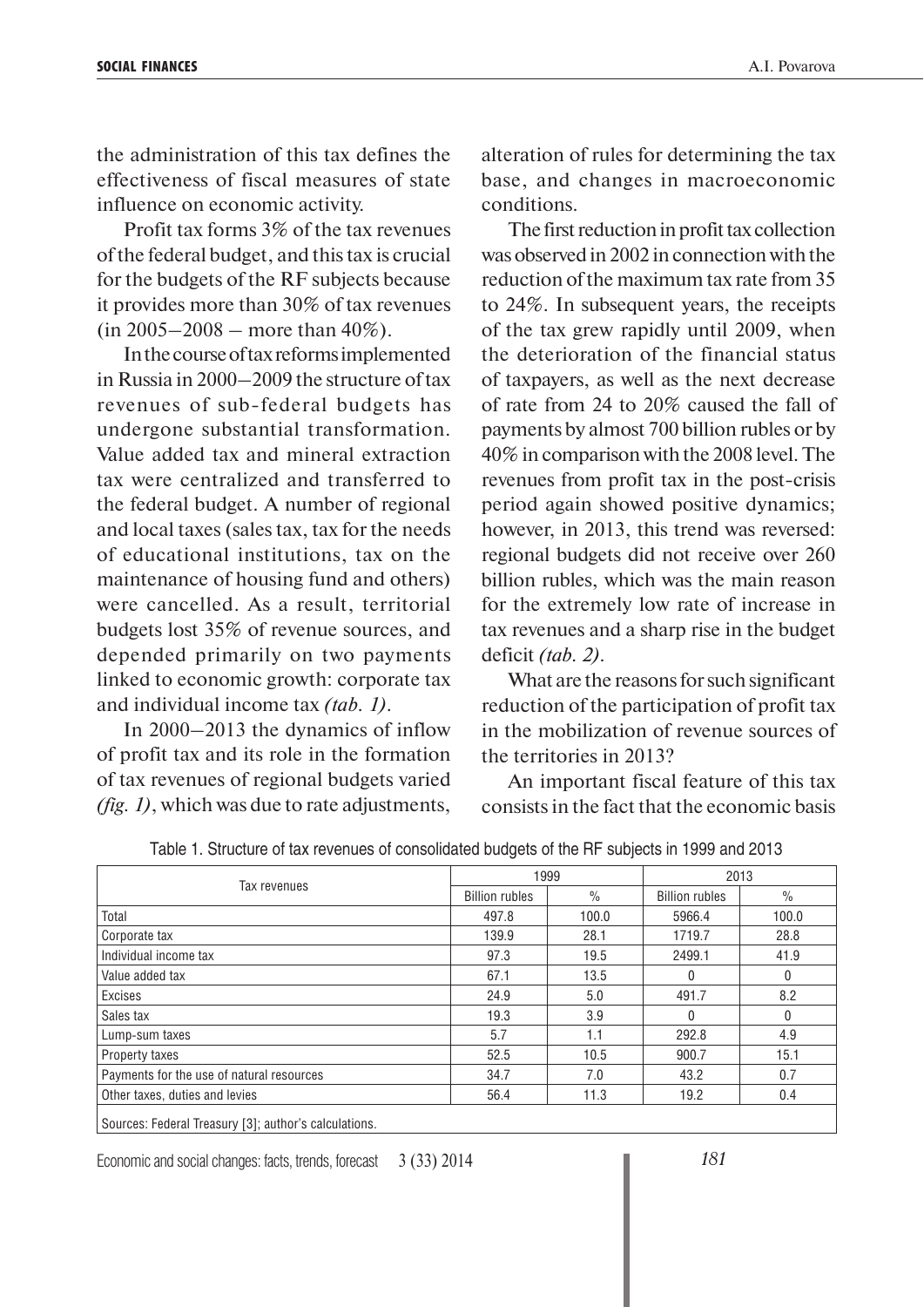

|  |  |  | Figure 1. Dynamics of receipts of profit tax into the budgets of the RF subjects in 2000–2013 |
|--|--|--|-----------------------------------------------------------------------------------------------|
|  |  |  |                                                                                               |

| Indicators                                       | 2011                  |              | 2012                  |              | 2013                  |              |  |  |
|--------------------------------------------------|-----------------------|--------------|-----------------------|--------------|-----------------------|--------------|--|--|
|                                                  | <b>Billion rubles</b> | In % to 2010 | <b>Billion rubles</b> | In % to 2011 | <b>Billion rubles</b> | In % to 2012 |  |  |
| Tax revenues                                     | 5272.9                | 116.7        | 5800.2                | 110.0        | 5966.4                | 102.9        |  |  |
| Profit tax                                       | 1927.9                | 126.9        | 1979.9                | 102.7        | 1719.7                | 86.9         |  |  |
| <b>Deficit</b>                                   | 35.4                  | 35.4         | 278.5                 | 7.9 times.   | 642.0                 | 2.3 times.   |  |  |
| Source: Federal Treasury; author's calculations. |                       |              |                       |              |                       |              |  |  |

Table 2. Tax revenues and the deficit of consolidated budgets of the RF subjects

of its collection is the financial performance of organizations; that is why when macroeconomic conditions deteriorate, the revenues from profit tax immediately react to the changing situation. In 2013, against the background of slowdown in economic growth, profit was also falling, which resulted in a significant narrowing of the tax base *(fig. 2)*.

The volatility of profit tax collection creates high risks of instability in budget systems of large industrial areas that are highly vulnerable in connection to this revenue source. For instance, in the crisis year of 2009, mining regions and regions with metallurgical specialization experienced a collapse of profit tax payments that was so profound that they could not recover even in 2013. As a result, the receipts of profit tax in the constituent entities of the Russian Federation in 2013 were lower than in 2008 *(tab. 3)*.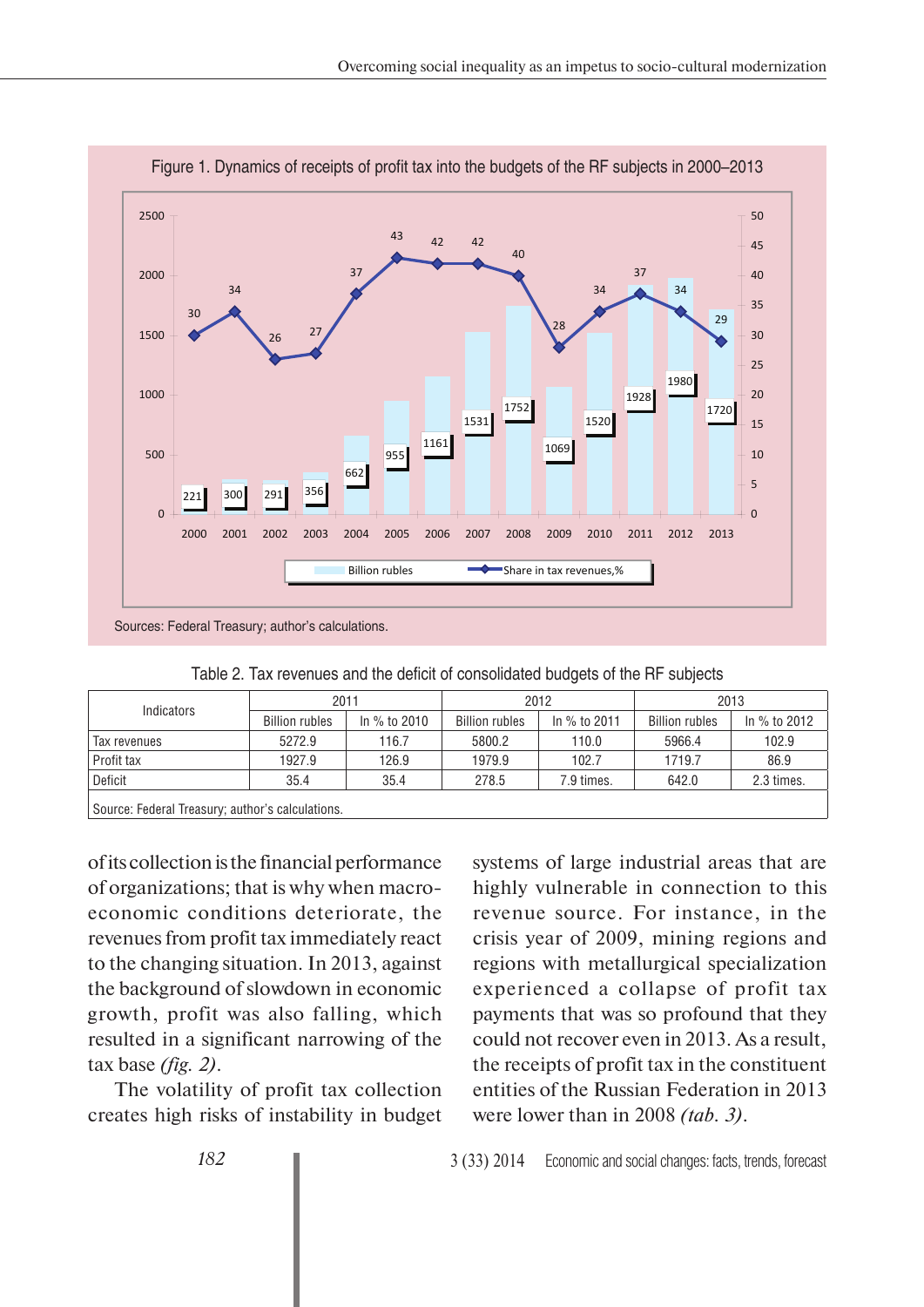

|  | Figure 2. Dynamics of net financial result and the index of physical volume of GDP in 2008-2013 |
|--|-------------------------------------------------------------------------------------------------|
|  |                                                                                                 |

|                                                                                                                                      | 2008                     |           |                          | 2009      |                   | 2013                     |           |                   |  |  |
|--------------------------------------------------------------------------------------------------------------------------------------|--------------------------|-----------|--------------------------|-----------|-------------------|--------------------------|-----------|-------------------|--|--|
| <b>RF</b> subject                                                                                                                    | <b>Billion</b><br>rubles | Share, %* | <b>Billion</b><br>rubles | Share, %* | In $%$ to<br>2008 | <b>Billion</b><br>rubles | Share, %* | In $%$ to<br>2008 |  |  |
| Tyumen Oblast                                                                                                                        | 68.4                     | 46.8      | 47.1                     | 45.2      | 68.9              | 66.0                     | 62.0      | 96.5              |  |  |
| Komi Republic                                                                                                                        | 12.7                     | 35.6      | 9.5                      | 28.8      | 74.8              | 12.2                     | 25.3      | 96.1              |  |  |
| Perm Krai                                                                                                                            | 36.0                     | 42.9      | 17.2                     | 27.4      | 47.8              | 33.1                     | 33.1      | 91.9              |  |  |
| Nizhny Novgorod Oblast                                                                                                               | 28.4                     | 35.8      | 16.9                     | 24.5      | 59.5              | 24.2                     | 22.4      | 85.2              |  |  |
| Krasnoyarsk Krai                                                                                                                     | 52.6                     | 49.2      | 23.3                     | 24.9      | 44.3              | 42.6                     | 30.7      | 81.0              |  |  |
| Khanty-Mansi<br>Autonomous Okrug                                                                                                     | 70.3                     | 46.7      | 43.4                     | 33.7      | 61.7              | 53.6                     | 31.3      | 76.2              |  |  |
| <b>Belgorod Oblast</b>                                                                                                               | 18.7                     | 47.4      | 6.0                      | 21.3      | 32.1              | 13.6                     | 27.3      | 72.7              |  |  |
| <b>Chelyabinsk Oblast</b>                                                                                                            | 30.4                     | 38.1      | 4.9                      | 9.7       | 16.1              | 17.5                     | 17.2      | 57.6              |  |  |
| Lipetsk Oblast                                                                                                                       | 16.6                     | 54.4      | 5.1                      | 21.9      | 30.7              | 9.2                      | 25.9      | 55.4              |  |  |
| Kemerovo Oblast                                                                                                                      | 34.7                     | 42.1      | 9.4                      | 16.8      | 27.1              | 15.1                     | 18.4      | 43.5              |  |  |
| Vologda Oblast                                                                                                                       | 21.8                     | 51.2      | 4.8                      | 18.9      | 22.0              | 6.0                      | 15.3      | 27.3              |  |  |
| <b>Russian Federation</b>                                                                                                            | 1751.9                   | 40.0      | 1069.0                   | 28.2      | 61.0              | 1719.7                   | 28.8      | 98.2              |  |  |
| *The share of profit tax in total tax revenues of the budget of the RF subject.<br>Sources: Federal Treasury; author's calculations. |                          |           |                          |           |                   |                          |           |                   |  |  |

#### Table 3. Receipts of profit tax to the budgets of the RF subjects

At the same time, the most important factor in the significant decrease of profit tax payments is connected with the existing mechanisms of legal regulation and administration. Let us consider it in detail. It should be noted that the Tax Code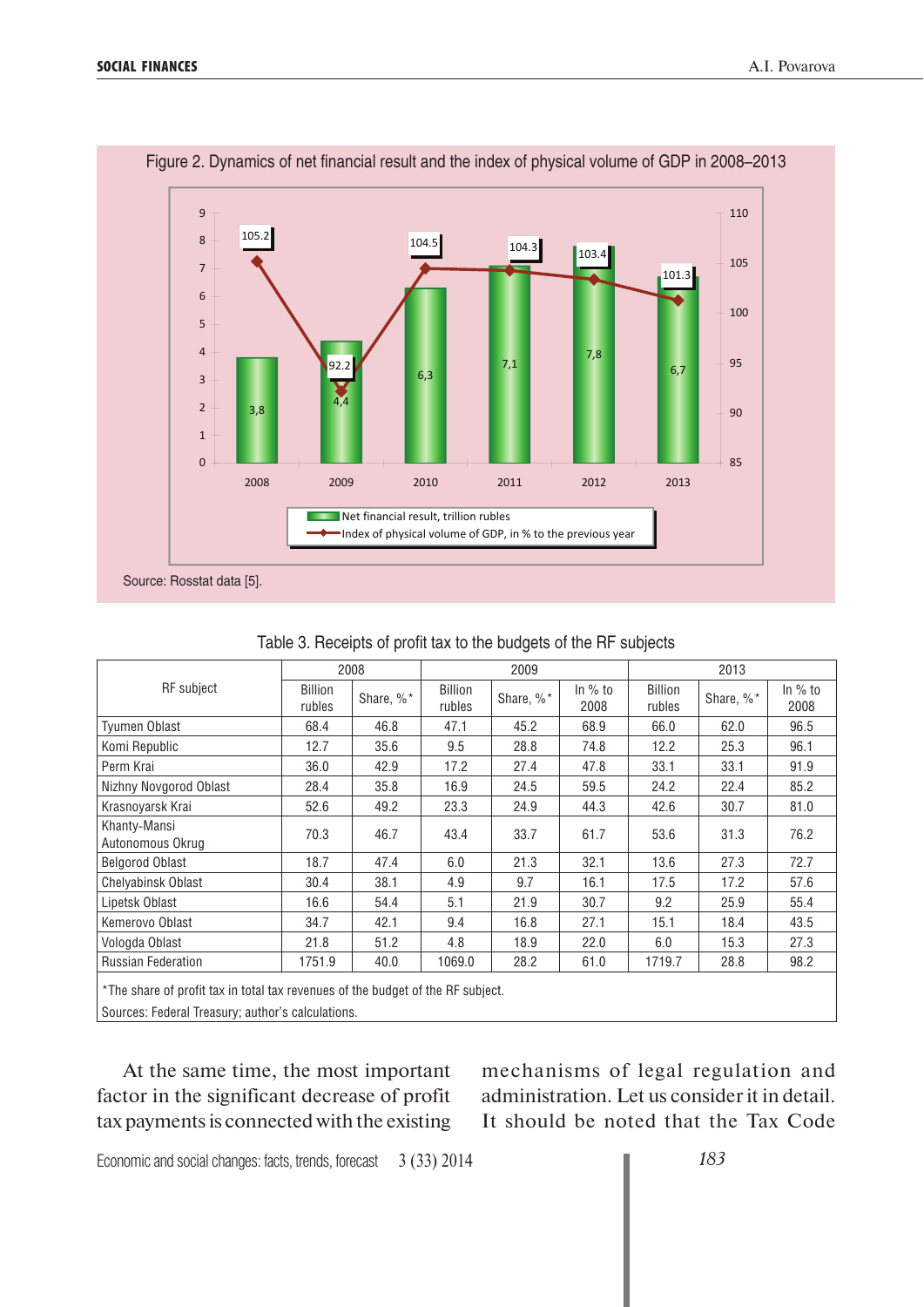| Indicators                                           | 2008   | 2009   | 2010   | 2011   | 2012   | Total for<br>2008-2012 | Average for<br>2008-2012 |  |  |
|------------------------------------------------------|--------|--------|--------|--------|--------|------------------------|--------------------------|--|--|
| Amount of revenues<br>excluded from the profit       | 1099.9 | 2151.9 | 1473.7 | 1686.0 | 2142.1 | 8553.5                 | 1710.7                   |  |  |
| Profit tax lost, total                               | 264.0  | 430.4  | 294.7  | 337.2  | 428.4  | 1755.0                 | 351.0                    |  |  |
| - in the federal budget                              | 71.5   | 43.0   | 26.5   | 33.7   | 42.8   | 217.5                  | 43.5                     |  |  |
| - in the budgets of the RF subjects                  | 192.5  | 387.4  | 265.2  | 303.5  | 385.6  | 1537.5                 | 307.5                    |  |  |
| Sources: Federal Tax Service; author's calculations. |        |        |        |        |        |                        |                          |  |  |

Table 4. Profit tax, lost as a result of excluding certain types of revenues from the profit in 2008–2012, billion rubles

does not provide for profit tax benefits<sup>1</sup>. The Ministry of Finance of the Russian Federation considers that the establishment of reduced tax rate cannot be equated with the provision of tax benefits because the tax rate, in contrast to the tax benefit, is a mandatory element of taxation. Thus, considering the benefits of profit tax for certain categories of payers, it is possible to speak only about the preferences that do not have the official status of tax benefits. Such gaps in the legislation does not allow the tax authorities, when they are carrying out control measures, to require that taxpayers produce the documents confirming the right to use preferences (this right applies only to the cases of the use of tax benefits), and to prevent unauthorized use of benefits for reducing their liabilities to the budget.

In general, the tax legislation provides for 128 preferences that reduce the inflow of profit tax into the budget [6], which undoubtedly hampers their administration. Let us consider the application of the most important of them.

## **Profits that are not taken into consideration when determining the tax base**

The Tax Code establishes more than 60 preferences by the profit list, which are not taken into account in the formation of the taxation base. The most common nontaxable profits include: the sums of the advance payment for goods (works, services) when using the accrual method; the amount of the loan (borrowed) funds; the value of the property received as a contribution to the charter capital; the value of property received in the form of pledge or deposit; the funds of target financing, etc.

The average annual amount of nontaxable profits for 2008–2012 was 1.7 trillion rubles *(tab. 4)*.

The exclusion of certain types of revenues from the taxable profit led to an annual reduction in profit tax receipts in the amount of more than 350 billion rubles, including in the regional budgets  $-307.5$ billion rubles.

<sup>&</sup>lt;sup>1</sup> When Chapter 25 "Tax on the profit of organizations" of the RF Tax Code entered into force as of January 01, 2002, a significant part of the profit tax benefits and deductions was cancelled. However, some benefits were preserves by defining the rules of deduction of expenses from the taxable base. The analysis of the tax legislation alterations has shown that tax incentives in the form of some preferences are being gradually restored.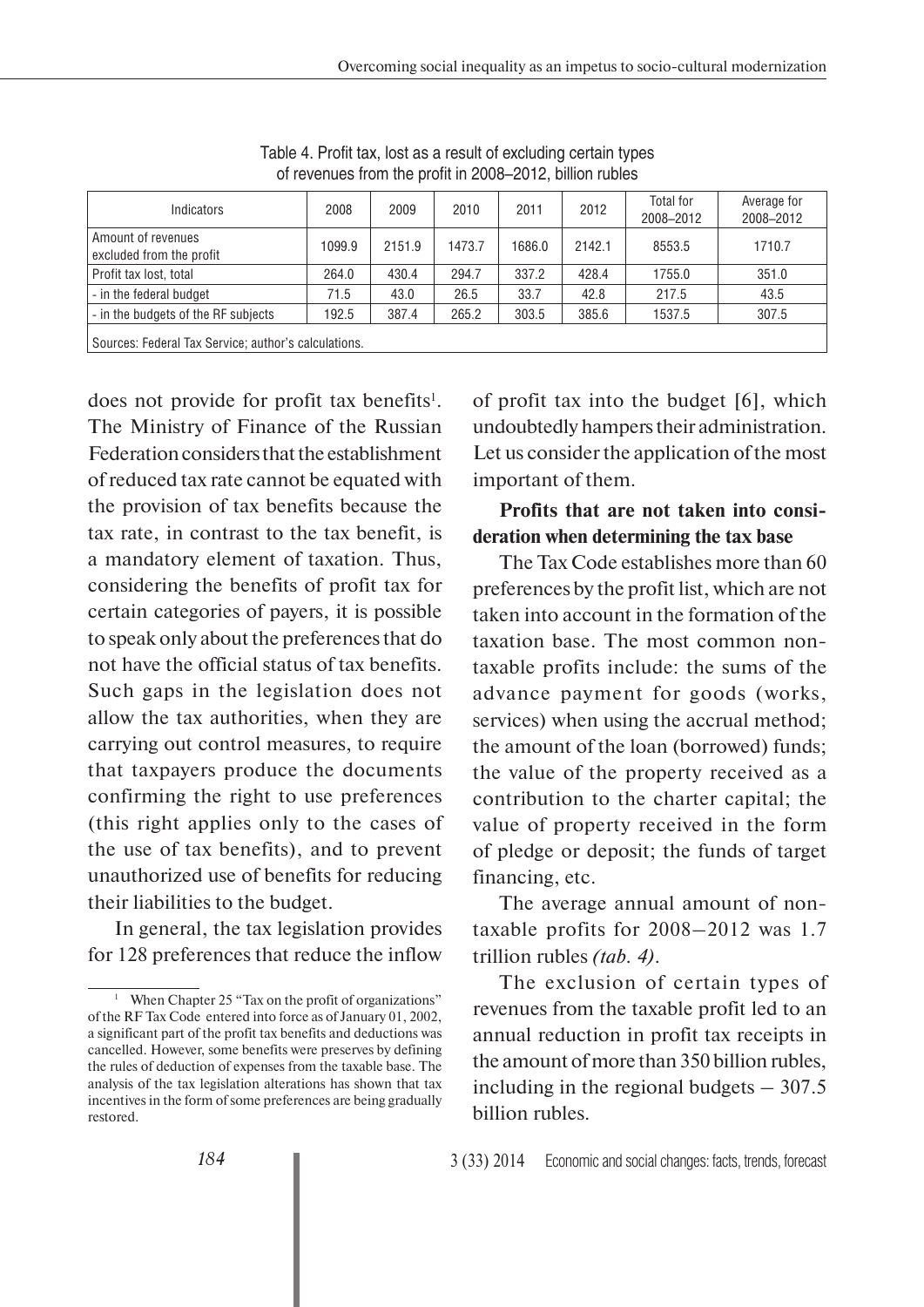| Indicators                                                                                          | 2009  | 2010  | 2011   | 2012   | Total for<br>2009-2012 | Average for<br>2009-2012 |
|-----------------------------------------------------------------------------------------------------|-------|-------|--------|--------|------------------------|--------------------------|
| Dividends, total                                                                                    | 395.6 | 557.7 | 1124.9 | 1117.5 | 3195.7                 | 798.9                    |
| Including dividends, the tax on which<br>is calculated by the rate of 0%                            | 260.9 | 394.6 | 915.6  | 923.9  | 2495.0                 | 623.8                    |
| - share in the total sum of dividends, %                                                            | 66.0  | 70.8  | 81.4   | 82.7   | X                      | 78.1                     |
| Revenues lost on profit tax because<br>of application of zero rate*                                 | 23.5  | 35.5  | 82.4   | 83.2   | 224.6                  | 56.2                     |
| * Calculated for the profit tax rate of 9%.<br>Sources: Federal Tax Service; author's calculations. |       |       |        |        |                        |                          |

Table 5. Dividends distributed to Russian organizations in 2009–2012, billion rubles

Table 6. Revenues of the largest corporations from participation in other organizations and lost profit tax in 2013, billion rubles

| $\cdots$<br>Indicators | Gazprom     | Gazpromneft | Rosneft     | Severstal | <b>NLMK</b>   | Total |
|------------------------|-------------|-------------|-------------|-----------|---------------|-------|
| Profits                | 110.4       | 35.3        | ר פר<br>.აა | 9.0       | 21.0          | 250.0 |
| profit tax*<br>Lost    | nn<br>22. I |             | -<br>14.,   | ט.ו       | $\sim$<br>т.∠ | 50.0  |

\* According to the corporations' statements, the revenues from participation in other organizations are excluded from the income taxable at the rate of 20%; in this regard, the lost profit tax was calculated at the same rate. Sources: corporations' profit and loss statements; author's calculations.

**Establishment of reduced rates and the zero rate of tax on the profit from paid** 

# **dividends**

The tax legislation provides for the following tax treatment of dividends from the point of view of the established rates:

• for Russian organizations  $-0-9\%$ ;

• for foreign organizations – 15%, and on international agreements  $-0$  – 15%.

Tax systems in developed countries have a mechanism of exemption from taxation of the profit obtained in the form of dividends from subsidiaries. Therefore, the zero rate of profit tax charged on dividends from the strategic participation<sup>2</sup> of Russian organizations in other companies was introduced on January 1, 2008 in order to

Economic and social changes: facts, trends, forecast 3 (33) 2014

develop the competitiveness of Russia's tax system and to create additional incentives for attracting foreign investors. For 2009– 2012 the share of the dividends distributed at the zero rate ranged from 66 to 83%, and the sum of revenues lost from the use of this rate amounted to 225 billion rubles, or 56 billion per year *(tab. 5)*.

For example, if we look at the public financial statements of the largest petroleum and metallurgical corporations, we can see that the taxable profit in 2013 alone was reduced by 250 billion rubles, due to the exclusion of profit from participation in other organizations<sup>3</sup>, as a result, the budget did not receive 50 billion rubles of profit tax *(tab. 6)*.

<sup>2</sup> Participation is considered strategic, if it meets the following requirements established by the Tax Code of the Russian Federation: the shares are owned for a period over 365 calendar days, and the share in the charter capital exceeds 50%.

<sup>3</sup> According to the financial statements of the corporations, all of them are strategic investors – the ownership interest of the parent company in the charter capital of organizations, from which the dividends have been received, is more than 50% and, hence, profit from dividends is not subject to profit tax.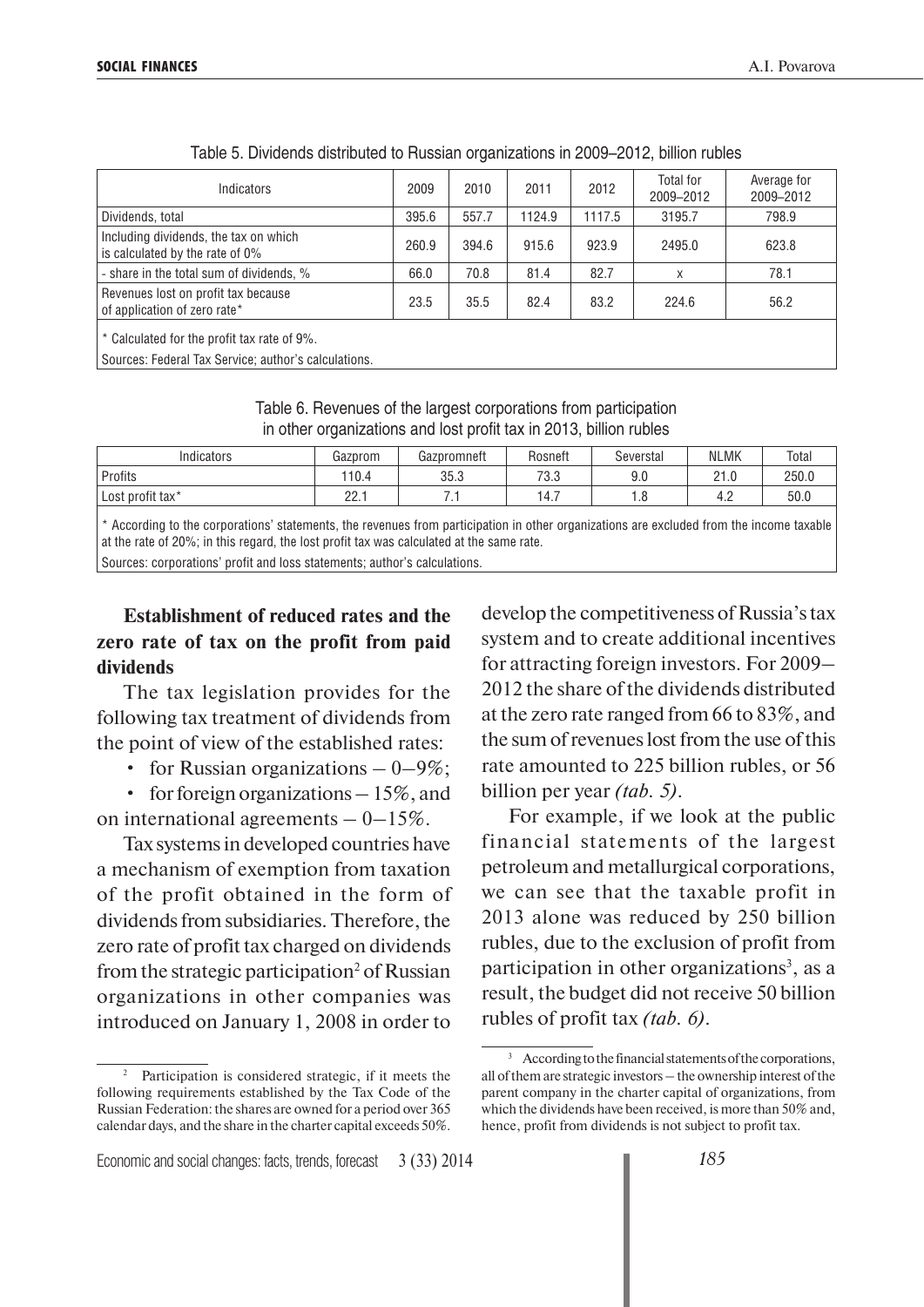|                                               | 1995                          |               | 2005                          |               |                               | 2008          |                               |               |                    |
|-----------------------------------------------|-------------------------------|---------------|-------------------------------|---------------|-------------------------------|---------------|-------------------------------|---------------|--------------------|
| Indicators                                    | <b>Billion</b><br>U.S.dollars | $\frac{0}{0}$ | <b>Billion</b><br>U.S.dollars | $\frac{0}{0}$ | <b>Billion</b><br>U.S.dollars | $\frac{0}{0}$ | <b>Billion</b><br>U.S.dollars | $\frac{0}{0}$ | 2013 to<br>2008, % |
| Investments, total                            | 3.0                           | 100           | 53.7                          | 100           | 103.8                         | 100           | 170.2                         | 100           | 164.0              |
| Including direct<br>investments               | 2.0                           | 67.7          | 13.1                          | 24.4          | 27.0                          | 26.0          | 26.1                          | 15.3          | 96.6               |
| - contributions into<br>fixed assets          | 1.5                           | 48.8          | 10.4                          | 19.3          | 15.9                          | 15.3          | 9.98                          | 5.9           | 62.8               |
| - other investments                           | 0.5                           | 18.9          | 2.7                           | 5.1           | 11.1                          | 10.7          | 16.1                          | 9.5           | 145.0              |
| Portfolio investments<br>(shares, securities) | 0.04                          | 1.3           | 0.5                           | 0.8           | 1.4                           | 1.4           | 1.1                           | 0.6           | 77.2               |
| Other investments (trade<br>and other loans)  | 0.96                          | 31.0          | 40.1                          | 74.8          | 75.4                          | 72.6          | 143.0                         | 84.1          | 189.7              |
| Sources: Rosstat; author's calculations.      |                               |               |                               |               |                               |               |                               |               |                    |

Table 7. Structure of foreign investments in the Russian Federation in 1995–2013

Meanwhile, the introduction of the zero rate has not led to a significant growth of foreign investments in the country's economy, although formally, according to Rosstat, their dynamics showed a positive trend. However, the consideration of the structure of these investments changes the picture radically *(tab. 7)*.

As we can see, in 2013, from a total volume of 170 billion U.S. dollars, direct foreign investment was only 26 billion U.S. dollars, or 15.3%. But out of this amount, the investment in capital assets accounted for 10 billion U.S. dollars, the remaining 16 billion U.S. dollars, classified as direct investment, were the loans received from the foreign co-owners of the Russian companies.

It is necessary to point out a steady decline in the share of investments in fixed capital. If in 1995 it was 49% in the total volume of foreign investments, then in 2013 it was only 6%. The absolute volume of investments in 2008, i.e. after the introduction of the zero rate of taxation of dividends, has decreased by almost 40%.

The majority of foreign investments are presented by dynamically growing commercial and other loans, and the areas, in which these loans are used, are not connected with economic modernization. For example, according to Rosstat, in 2010 the financial sector received 33% out of the total amount of foreign investments, raw-materials industries received 12%, engineering and production of electronic equipment and vehicles received only 4%.

Thus, the introduction of the zero rate of taxation of dividends proved ineffective from the viewpoint of activization of foreign investors. Investments that flow into Russia, in fact, are not investments as such, because most of them are to be repaid, the fact that, among other things, testifies to the qualitative degradation of the structure of these investments.

The preference in the form of the zero rate on profit tax did not influence the reduction of dividends paid to foreign investors by the Russian organizations. On the contrary, in 2009–2012 these dividends increased 2.5-fold *(tab. 8)*.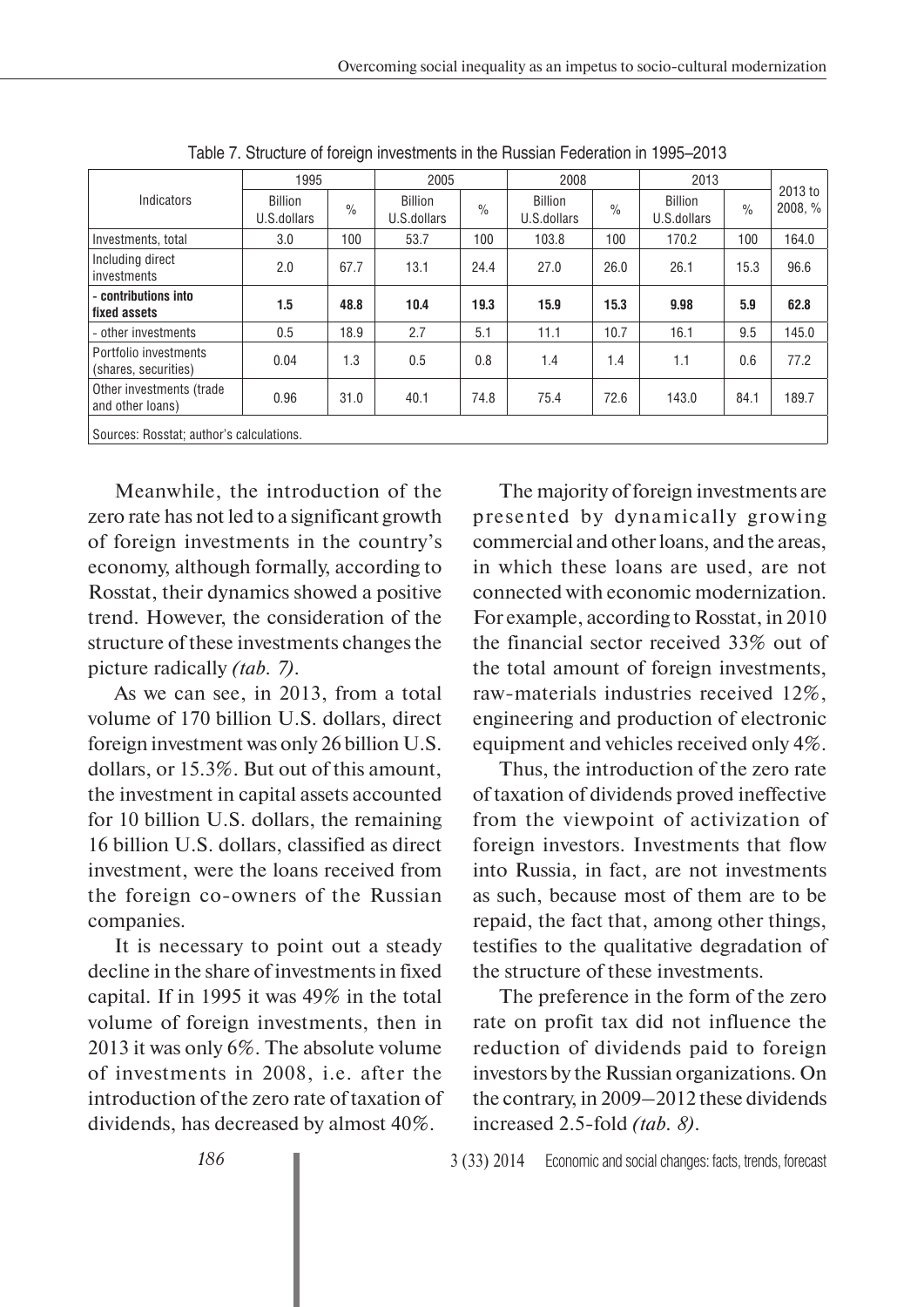| Indicators                                                                                                                 | 2009  | 2010  | 2011  | 2012   |
|----------------------------------------------------------------------------------------------------------------------------|-------|-------|-------|--------|
| Dividends accrued to foreign organizations                                                                                 | 406.8 | 540.4 | 740.6 | 1035.1 |
| Tax on the profit from the income obtained in the form of dividends from Russian organizations<br>by foreign organizations | 44.8  | 54.7  | 65.9  | 97.1   |
| Tax on the profit from the income obtained in the form of dividends from foreign organizations<br>by Russian organizations |       | 2.5   | 1.8   | 1.2    |
| Sources: Federal Tax Service; Federal Treasury                                                                             |       |       |       |        |

|  |  | Table 8. Dividends accrued to foreign organizations in 2009–2012, billion rubles |  |  |
|--|--|----------------------------------------------------------------------------------|--|--|
|  |  |                                                                                  |  |  |

Indicators 2009 2010 2011 2012 Total for 2009–2012 Billion Billion <sub>%</sub> Billion <sub>%</sub> Billion<br>rubles <sup>%</sup> rubles <sup>%</sup> rubles rubles % Billion rubles % Billion rubles % Dividends, total 333.2 100 506.9 100 637.7 100 878.1 100 2355.9 100 Including those by the rates 0% 0.3 0.08 0.5 0.1 0.6 0.09 0.8 0.09 2.2 0.09 from 0 to 5% 256.9 77.1 410.9 81.1 518.3 81.3 676.2 77.0 1862.3 79.0 from 5 to 10% | 34.1 | 10.2 | 36.1 | 7.1 | 35.9 | 5.6 | 49.5 | 5.6 | 155.6 | 6.6 over 10% | 42.0 | 12.6 | 59.4 | 11.7 | 82.9 | 13.0 | 151.7 | 17.3 | 335.8 | 14.3 Sources: Federal Tax Service; author's calculations.

Table 9. Structure of dividend payments to foreign organizations in 2009–2012

And the profit tax on the dividends paid by the Russian companies to foreign tax residents in dozens of times exceeded the profit tax on dividends received by the Russian organizations from foreign ones; this indicates a steady outflow of capital from Russia.

Touching upon the problem of the export of capital, we cannot but point out that at the beginning of 2013 there were 78 double taxation treaties (DTT) concluded by Russia and oriented toward the provision of tax benefits to the companies registered in offshores, which encourages their use in order to minimize taxation. For instance, in 2009–2012, the lion's share of dividends paid to foreign beneficiaries was taxed at the rate of up to 5% *(tab. 9)*.

The use of low tax rates is favorable for domestic large corporations under foreign

ownership with strategic share in the capital of Russian organizations. At that, as it was already mentioned, the dividends received by such corporations from subsidiaries are not subject to taxation, and the withdrawal of these dividends in offshores is taxed at the rate of 5%. At the same time, Russian companies with the share of capital of other organizations less than 50% pay dividends at the rate of 9%. These approaches, of course, lead to the deviation from neutrality and fairness – the basic principles of the tax system.

We estimate that if all the paid dividends were subject to profit tax at the standard rate of 20%, then total receipts of this payment to the federal budget<sup>4</sup> could increase by 80% and amount to 227 billion rubles per year *(tab. 10)*.

<sup>4</sup> Profit tax on paid dividends goes exclusively to the federal budget.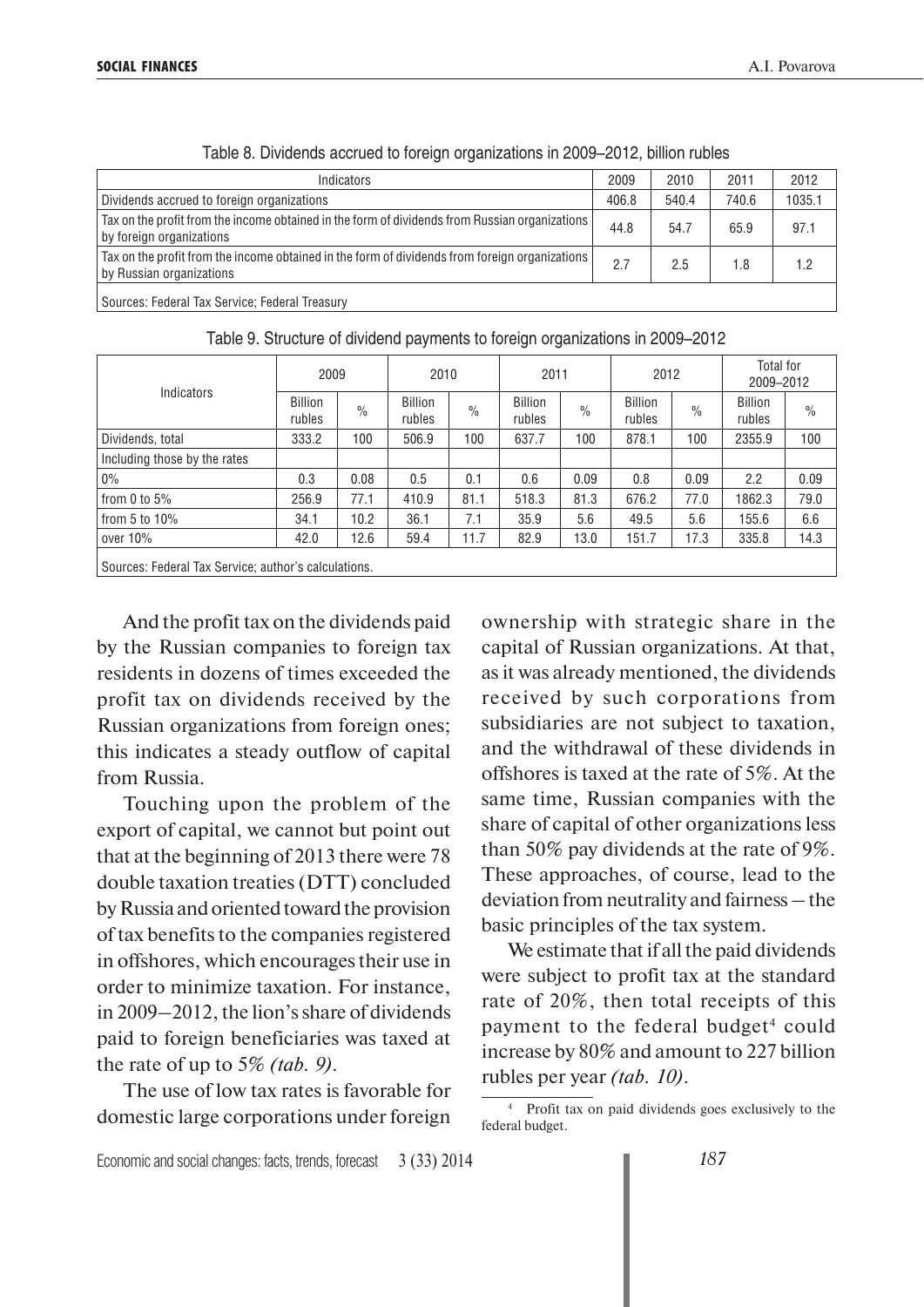| Indicators                                                                                                                                                                                                                                                                                                                                                                          | 2009  | 2010  | 2011  | 2012  | Total for<br>2009-2012 | Average for<br>2009-2012 |
|-------------------------------------------------------------------------------------------------------------------------------------------------------------------------------------------------------------------------------------------------------------------------------------------------------------------------------------------------------------------------------------|-------|-------|-------|-------|------------------------|--------------------------|
| Profit tax actually received by the federal budget                                                                                                                                                                                                                                                                                                                                  | 195.4 | 255.0 | 342.6 | 375.8 | 1168.8                 | 292.2                    |
| Calculated profit tax lost as a result of granting<br>preferences in the taxation of dividends                                                                                                                                                                                                                                                                                      | 114.7 | 166.9 | 297.0 | 328.0 | 906.6                  | 226.7                    |
| As a percentage of actually received tax                                                                                                                                                                                                                                                                                                                                            | 58.7  | 65.5  | 86.7  | 87.3  | 77.6                   | 77.6                     |
| $\mathsf{L} \bullet$ . The contract $\mathsf{L} \bullet \mathsf{L}$ and $\mathsf{L} \bullet \mathsf{L}$ and $\mathsf{L} \bullet \mathsf{L}$ and $\mathsf{L} \bullet \mathsf{L}$ and $\mathsf{L} \bullet \mathsf{L}$ and $\mathsf{L} \bullet \mathsf{L}$ and $\mathsf{L} \bullet \mathsf{L}$ and $\mathsf{L} \bullet \mathsf{L}$ and $\mathsf{L} \bullet \mathsf{L}$ and $\mathsf{L$ |       |       |       |       |                        |                          |

Table 10. Estimated profit tax lost as a result of granting preferences in taxation of dividends in 2009–2012

Sources: Federal Tax Service; Federal Treasury; author's calculations.

| Indicators                                           | 2008  | 2009  | 2010  | 2011  | 2012  | Total for<br>2008-2012 | Average for<br>2008-2012 |
|------------------------------------------------------|-------|-------|-------|-------|-------|------------------------|--------------------------|
| Losses that were written off                         | 152.5 | 316.2 | 551.7 | 476.4 | 672.0 | 2168.8                 | 433.8                    |
| Profit tax, total                                    | 36.5  | 64.2  | 110.3 | 95.3  | 134.4 | 440.7                  | 88.1                     |
| Including                                            |       |       |       |       |       |                        |                          |
| - in the federal budget                              | 9.9   | 6.4   | 11.0  | 9.5   | 13.4  | 50.2                   | 10.0                     |
| - in the budgets of RF subjects                      | 26.6  | 57.8  | 99.3  | 85.8  | 121.0 | 390.5                  | 78.1                     |
| Sources: Federal Tax Service; author's calculations. |       |       |       |       |       |                        |                          |

Table 11. Profit tax lost in 2008–2012 due to the writing-off of losses, billion rubles

It seems that the optimization of preferences in the taxation of huge dividends paid mainly to large corporations, the consideration of the issue concerning the possibility of increase of the rates for certain taxation schemes of dividend payments would, to some extent, make it possible to find additional sources for the increase of financial assistance from the federal budget to the regions<sup>5</sup> for the implementation of socio-economic development tasks set out by the President of the Russian Federation in the Decrees of May 7, 2012.

#### **Accounting of losses of past years**

In accordance with the Tax Code, taxpayers who have suffered losses in the previous taxation periods shall have the right to reduce the tax base of the reporting period by the whole amount of the loss or by part of this amount (to transfer the loss for the future).

The tax legislation stipulates that the tax base may be reduced by the amount of the resulting loss during the period of 10 years<sup>6</sup>. This to some extent creates prerequisites for the deliberate formation of losses and reduction of taxation. For instance, in 2008–2012 due to the reduction of the tax base by the amount of the loss or part of the loss, the losses of payments by profit tax amounted to 440.7 billion rubles, out of which in the federal budget – 50.2 billion rubles in regional budgets – 390.5 billion rubles *(tab. 11)*.

When the total demand of the RF subjects in the financial resources for increasing the wages of public sector employees in 2014–2016 is 1.5 trillion rubles, the federal budget provides for thee subsidies to regional budgets in the amount of only 0.4 trillion rubles.

<sup>6</sup> In the Russian Federation up to 2007 there was a limitation on the deductibility of losses of past years the limit of 30% of the tax base defined before deduction of losses. In some countries (France, Germany, UK) the transfer of losses is allowed for an unlimited period. In Canada the transfer of losses is allowed for the period of  $7$  years, in Italy  $-5$  years. Tax legislation in Belarus does not provide for the transfer of losses [7].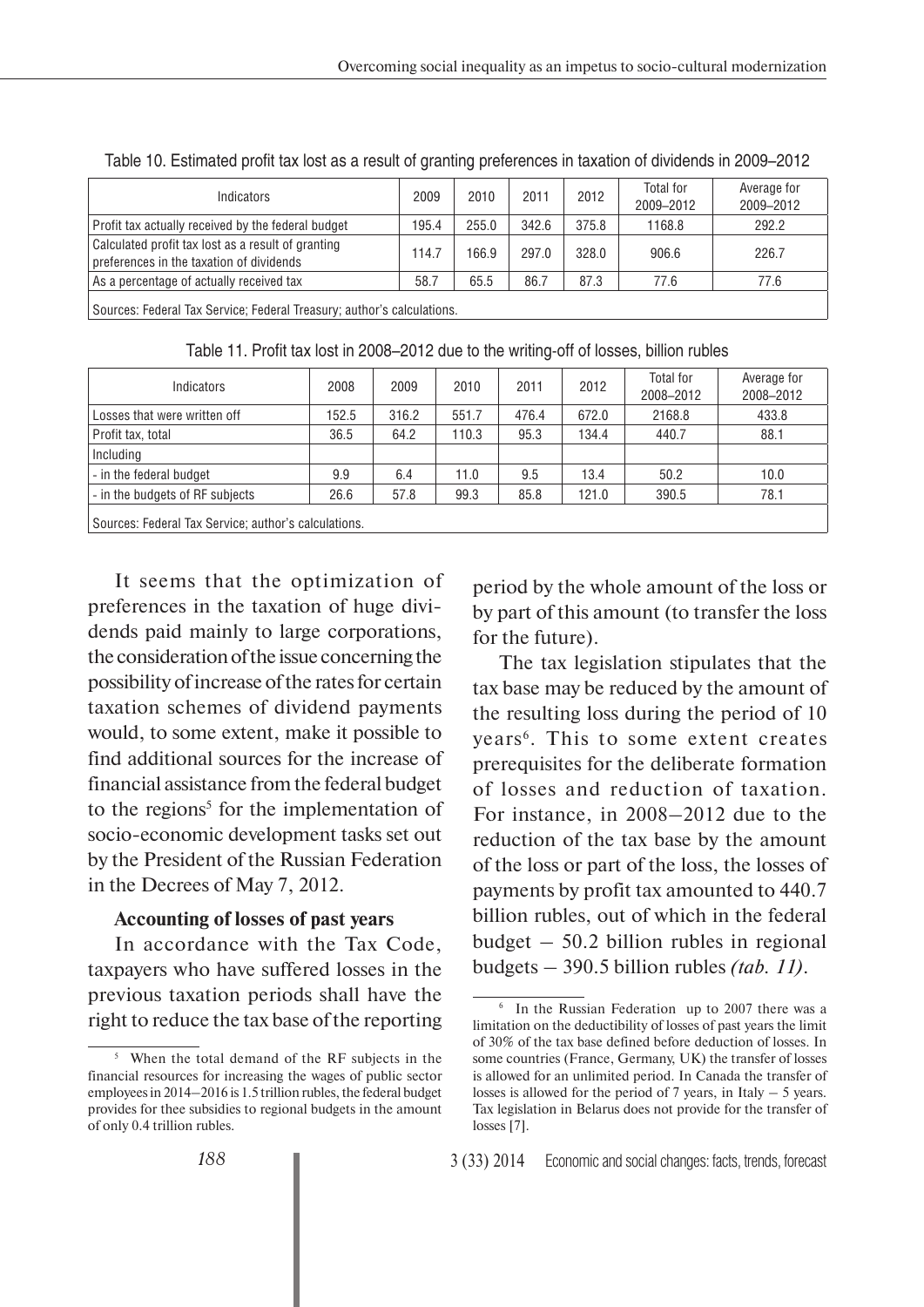In fact, this preference has no incentive function, but is only a mechanism of the tax compensation of losses. Significant shortfalls in revenue due to the write-off of losses prove that there is a necessity to review approaches to the application of this tax benefit.

### **Establishment of reduced rates of profit tax according to the legislation of the Russian Federation subjects**

A significant amount of profit tax losses is associated with the fact that the representative authorities of the RF subjects established reduced rates for certain categories of taxpayers. The volume of these preferences grew from 41.5 billion rubles in 2008 up to 63.1 billion rubles in 2013.

For example, in 2012, only 17 regions did not enjoy the right to reduce rates. The most notable shortfall of payments took place in the RF subjects whose budgets are most dependent on profit tax *(tab. 12)*.

Unfortunately, statistical tax reporting does not contain information about specific economic entities that received privileges in the form of lower tax rates.

However, as it is seen in the conditions of destabilization of territorial budget systems, regional authorities, when granting profit tax benefits, should take into account how they will subsequently affect the security of their own revenue sources.

### **Bonus depreciation**

Bonus depreciation was introduced in 2006 with the aim of attracting investments in fixed capital. Its essence consists in the fact that a taxpayer is entitled to take into account from 10 to 30% of expenditures on capital investments as expenses that reduce the tax base of profit tax.

*Table 13* shows that in 2008–2012 these costs, and accordingly, budget losses increased annually.

In general, profit tax receipts decreased by 110 billion rubles per year due to the provision of bonus depreciation taken into account when calculating profit tax. At that, according to Rosstat, the coefficient of fixed assets renewal increased only slightly – from 4.4 to  $4.8\%$ , and the growth rate of investment in fixed capital reduced from 110 to 107%. Thus, from the perspective of the increase in investment

|                                                                                                                                                       | 2010                  |                 | 2011                  |                 | 2012                  |                 |  |
|-------------------------------------------------------------------------------------------------------------------------------------------------------|-----------------------|-----------------|-----------------------|-----------------|-----------------------|-----------------|--|
| Subject                                                                                                                                               | <b>Billion rubles</b> | $\frac{0}{6}$ * | <b>Billion rubles</b> | $\frac{0}{6}$ * | <b>Billion rubles</b> | $\frac{0}{6}$ * |  |
| Khanty-Mansi Autonomous Okrug                                                                                                                         | 12.9                  | 24.5            | 22.1                  | 28.9            | 16.2                  | 21.7            |  |
| Perm Krai                                                                                                                                             | 6.3                   | 25.0            | 9.4                   | 27.6            | 5.3                   | 14.8            |  |
| Orenburg Oblast                                                                                                                                       | 2.0                   | 11.7            | 3.1                   | 13.6            | 3.4                   | 13.8            |  |
| Kaluga Oblast                                                                                                                                         | 0.4                   | 6.1             | 0.8                   | 11.1            | 1.2                   | 10.2            |  |
| Leningrad Oblast                                                                                                                                      | 0.5                   | 2.6             | 0.9                   | 4.4             | 1.3                   | 5.0             |  |
| Tyumen Oblast                                                                                                                                         | 5.4                   | 7.6             | 6.3                   | 5.8             | 4.2                   | 3.9             |  |
| <b>Russian Federation</b>                                                                                                                             | 50.7                  | 3.3             | 63.7                  | 3.3             | 63.1                  | 3.2             |  |
| * As a percentage of the total amount of profit tax received by the budget.<br>Sources: Federal Tax Service; Federal Treasury; author's calculations. |                       |                 |                       |                 |                       |                 |  |

Table 12. Profit tax preferences granted in accordance with the regional legislation in the RF subjects in 2010–2012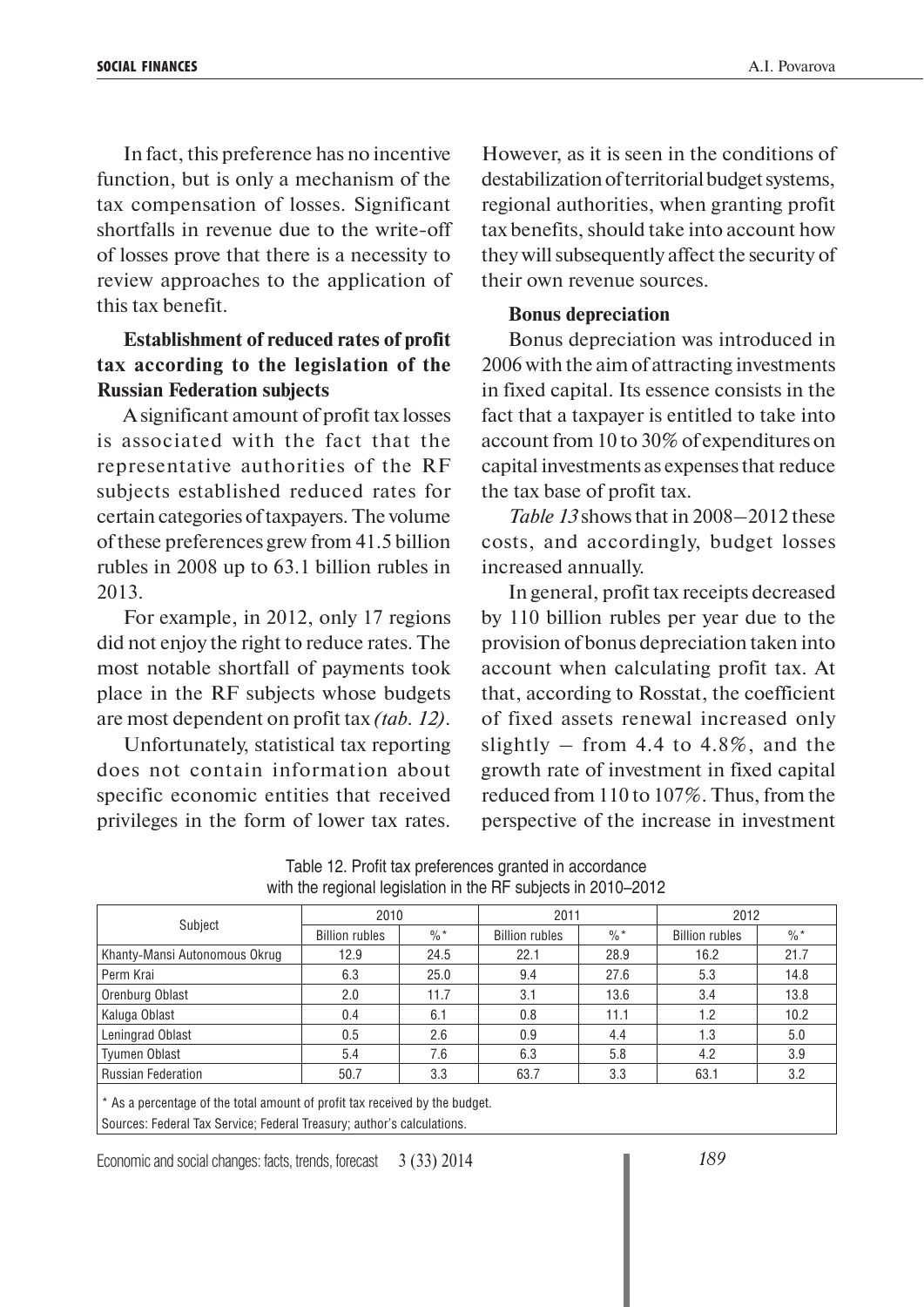| Indicators                                           | 2008  | 2009  | 2010  | 2011  | 2012  | Total for<br>2008-2012 | Average for<br>2008-2012 |
|------------------------------------------------------|-------|-------|-------|-------|-------|------------------------|--------------------------|
| Capital investment expenditures                      | 170.2 | 456.8 | 559.5 | 691.7 | 845.3 | 2723.5                 | 544.7                    |
| Profit tax lost, total                               | 40.8  | 91.4  | 111.9 | 138.3 | 169.1 | 551.5                  | 110.3                    |
| Including                                            |       |       |       |       |       |                        |                          |
| - in the federal budget                              | 11.0  | 9.2   | 11.2  | 13.8  | 16.9  | 62.1                   | 12.4                     |
| - in the budgets of RF subjects                      | 29.8  | 82.2  | 100.7 | 124.5 | 152.2 | 489.4                  | 97.9                     |
| Sources: Federal Tax Service; author's calculations. |       |       |       |       |       |                        |                          |

Table 13. Influence of bonus depreciation on the profit tax receipts in 2008–2012, billion rubles

Table 14. Profit tax that has not been received by the budget system of the Russian Federation as a result of granting tax preferences in 2008–2012

|                                                                  | Profit tax lost, billion rubles |                |                                  |  |  |
|------------------------------------------------------------------|---------------------------------|----------------|----------------------------------|--|--|
| Tax preference                                                   | RF consolidated<br>budget       | Federal budget | <b>Budgets of RF</b><br>subjects |  |  |
| Income deductible from profit                                    | 351.0                           | 43.5           | 307.5                            |  |  |
| Dividends taxable by the zero rate or reduced rates              | 226.6                           | 226.7          | 0                                |  |  |
| Writing off of losses of previous years                          | 88.1                            | 10.0           | 78.1                             |  |  |
| Establishment of reduced rates by the authorities of RF subjects | 51.5                            |                | 51.5                             |  |  |
| Bonus depreciation                                               | 110.3                           | 12.4           | 97.9                             |  |  |
| Total                                                            | 827.5                           | 292.6          | 534.9                            |  |  |
| As a percentage of the volume of received profit tax             | 43.4                            | 75.8           | 32.4                             |  |  |

activity, the effect of depreciation remains insignificant.

The results of this analysis allow us to conclude that the use of multiple preferences on profit tax did not help to achieve the goals set out in their introduction; it only led to the increased costs for the economy, primarily in the form of net losses of budget revenues.

In general, only in the framework of the preferences under consideration, the annual revenue losses with regard to profit tax are estimated at 827.5 billion rubles, including federal budget's losses – 75.8 billion rubles, regional budgets' losses – 535 billion rubles *(tab. 14)*.

Assessing the consequences of the reform of profit tax, we can conclude that the changes that were undertaken have not produced the desired fiscal effect. For

1995–2013, the share of profit tax in Russia's consolidated budget has decreased twice – from 32 to 16% *(fig. 3)*.

The introduction of a number of profit tax preferences for stimulating economic development, which in the future would influence the growth of tax revenues, has also failed. According to Rosstat, the basic indicators of efficiency of the Russian economy in 2008–2012 were declining *(tab. 15)*.

With the adoption of the Tax Code in 2002, the abolition of a number of benefits for profit tax was partly compensated by the reduction of the tax rate from 35 to 24%, and in 2009 – from 24 to 20%. In addition, as we have seen, some of the benefits after the reform were retained in the form of preferences, but this did not prevent certain categories of taxpayers

*190*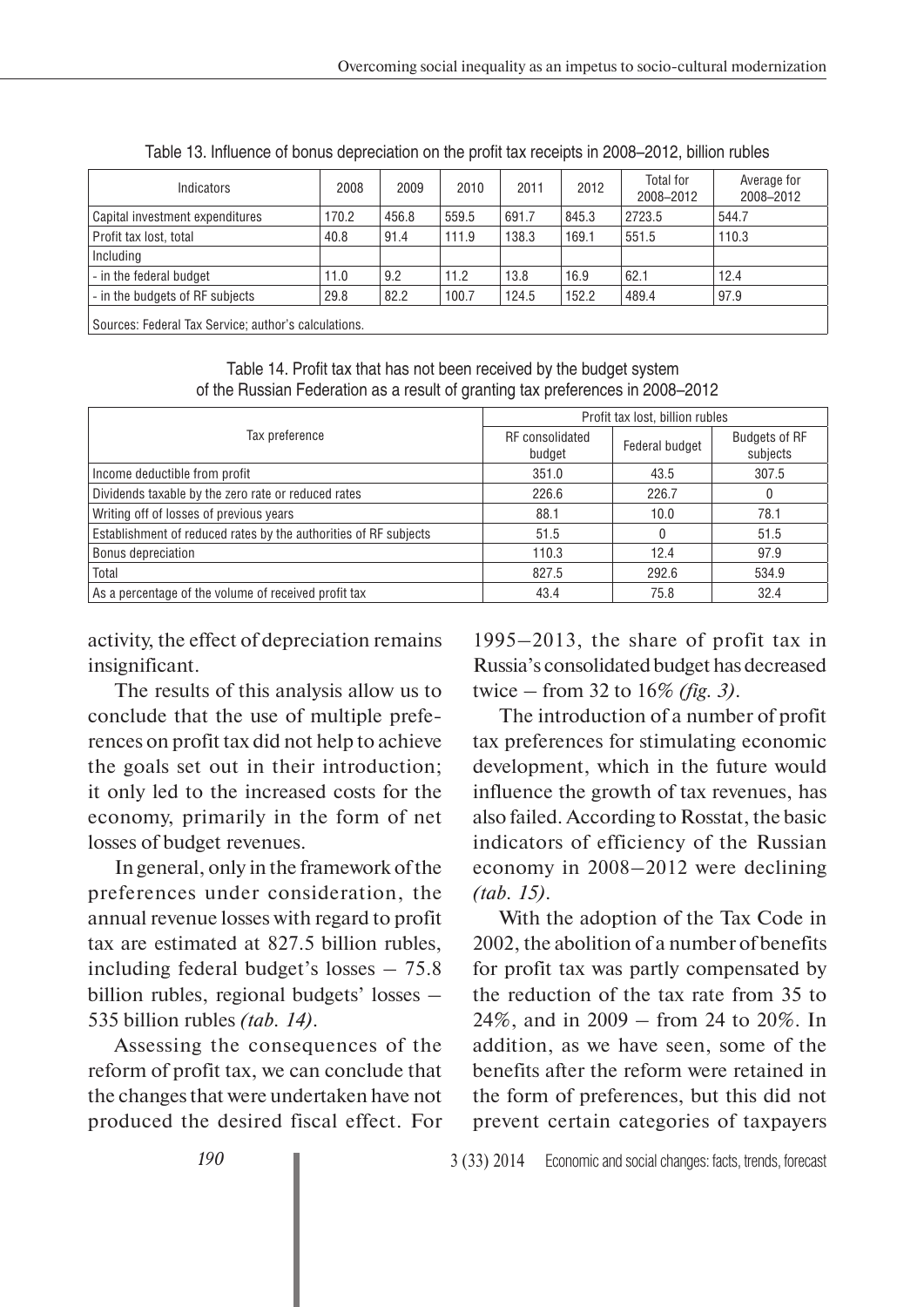

| <b>Indicators</b>                                                            | 2008  | 2009 | 2010  | 2011  | 2012  |
|------------------------------------------------------------------------------|-------|------|-------|-------|-------|
| Index of the physical volume of GDP, %                                       | 105.2 | 92.2 | 104.5 | 104.3 | 103.4 |
| Share of added value of high-tech and science-intensive industries in GDP, % | 22.8  | 24.4 | 22.8  | 21.9  | 22.3  |
| The share of investments in fixed capital in GDP, %                          | 21.4  | 20.9 | 20.6  | 20.3  | 20.8  |
| Index of the yield on capital investment, %                                  | 102.0 | 89.1 | 101.3 | 100.8 | 99.8  |
| Coefficient of renewal of fixed assets of manufacturing industries           | 6.9   | 6.2  | 5.9   | 6.4   | 6.5   |

Table 15. Indicators of efficiency of the Russian economy in 2008–2012

Figure 3. Share of profit tax in tax revenues of Russia's consolidated budget in 1995–2013, %

from lobbying for obtaining additional tax benefits. It is about the owners of major transnational holdings, due to the efforts of which the zero rate of taxation of dividends was introduced in 2008, and in 2012 consolidated groups of taxpayers (CGT) were created that became a real disaster for most of the regional budget systems.

The first two years, in which the consolidated taxation scheme was in effect, showed its low efficiency. According to the Accounts Chamber of the Russian Federation, one-third of the total reduction of profit tax receipts in 2013 fell on the CGT, and sub-federal budgets did not receive 63.8 billion rubles from consolidated groups in general [8].

The legitimate summation of profits and losses of the participants became the main factor in the reduction of payments in the framework of CGT; it allows for deliberate inclusion of unprofitable enterprises into the group and thus greatly reduces taxes of profitable enterprises.

In addition, the introduction of consolidated taxation scheme was not accom-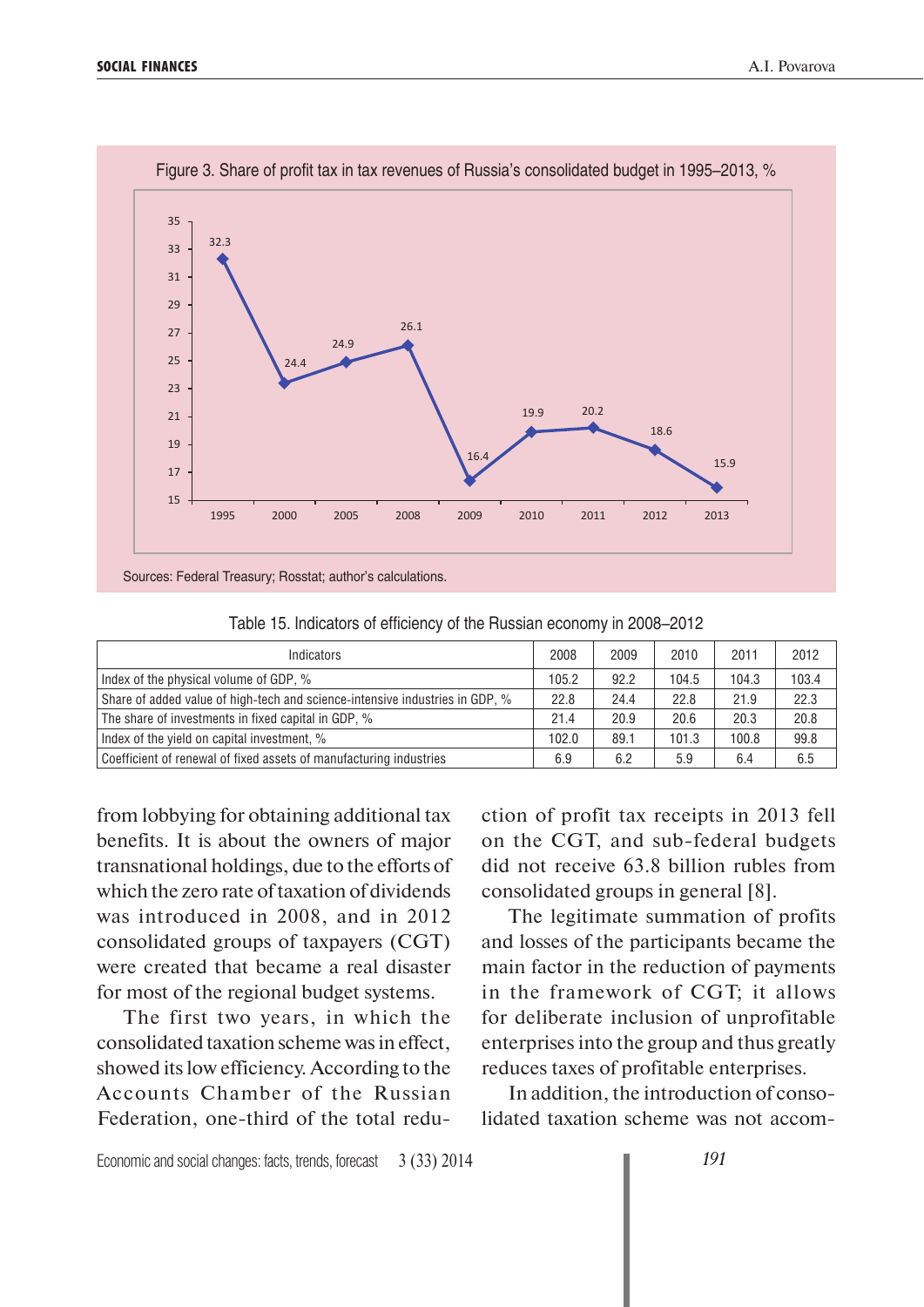panied by the creation of administrative mechanisms that would ensure proper control of tax authorities over the activities of CGT. Due to the fact that the administration of consolidated taxpayers is effected by interregional inspections, based in Moscow, tax departments of the Federal Tax Service in the field do not have direct access to tax reporting and do not have reliable information on the activities of the participants of CGT within their territories.

Another group of issues in the field of profit tax administration is connected with the methodology of determining the taxable profit. The point is that there are different approaches to the definition of "profit" as an economic category and "profit" for taxation purposes; that is why the profit as the object of tax administration differs from the profit as a result of industrial activity. If the latter is formed mainly under the influence of market factors, then the procedure for determining the taxable profit has its own specifics that take into account special approaches to recognition and measurement of income and expenses. As a result, organizations are required to maintain, together with the bookkeeping, a special tax accounting, which is not quite justified, since, in our

opinion, it is the accounting that should be the basis for the calculation of taxes. Its advantages are: accuracy, reliability, it contains all the financial and economic operations, which cannot be said about the tax accounting, the very concept of which is based on the necessity to consider taxpayers' costs to the full extent. In addition, double accounting will inevitably lead to the increase of administration costs and generate tax disputes, the resolution of which also requires certain financial expenses.

Research findings by ISEDT RAS associates have shown that the calculation of profit tax in accordance with the methodology of tax accounting reduces the amount of payments, calculated in business accounting [1]. For example, judging by the statements of the largest taxpayers for 2013, the provisional profit tax, calculated according to business accounting standards (that is, at the rate of 20% of profit before tax), was significantly higher than the current profit tax payable calculated according to the rules of tax accounting *(tab. 16)*.

Thus, the lack of conformity between the profit as the object of tax administration with the economic content of the profit as

| Corporation    | Profit before tax | Provisional profit tax | Current profit tax | Margin |
|----------------|-------------------|------------------------|--------------------|--------|
| Severstal      | 9.2               | 1.8                    | 0.0005             | 1.8    |
| Gazprom        | 854.8             | 171.0                  | 118.9              | 52.1   |
| Surgutneftegas | 313.1             | 62.6                   | 38.1               | 24.5   |
| Rosneft        | 154.8             | 31.0                   | 18.3               | 12.7   |
| Gazpromneft    | 82.1              | 16.4                   | 15.6               | 0.8    |
|                |                   |                        |                    |        |

Table 16. Provisional and current profit tax calculated in the statements of large corporations for 2013, billion rubles

Sources: financial statements of the corporations; author's calculaitons.

3 (33) 2014 Economic and social changes: facts, trends, forecast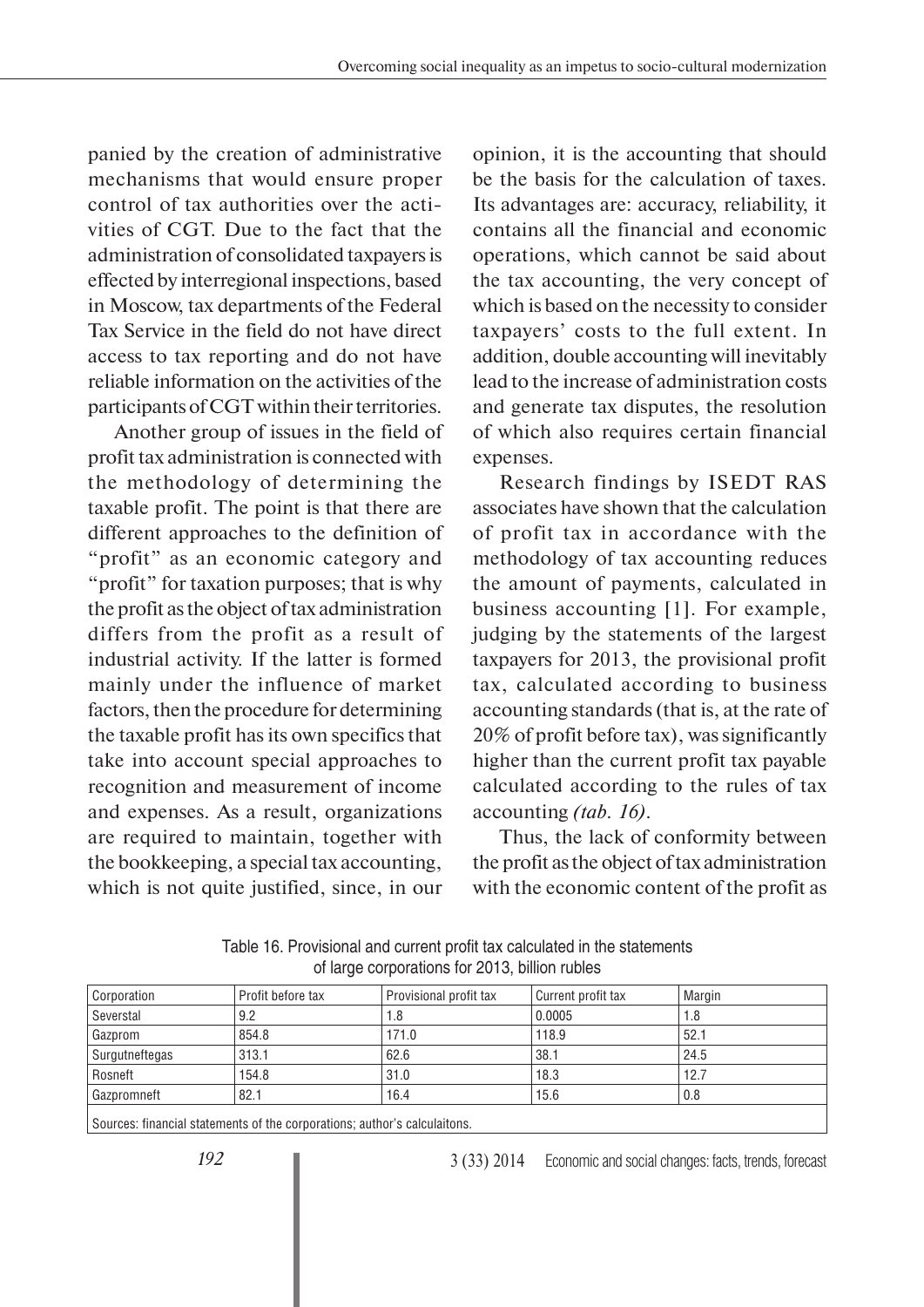an objective category indicates the imperfection of the tax legislation, complicates the mechanism of formation of the tax base, which often entails profit tax refunds from the budget that distort its fiscal function, and ultimately reduces the effectiveness of state influence on socioeconomic processes.

Judging by the results of the analysis and summarizing the opinion of some experts, we shall formulate several proposals for the adjustment of the current mechanism of corporate tax administration.

First, it is necessary to review the approaches to the establishment of preferences with regard to profit taxation and choice of the contingent of its payers, for which these preferences would be actually in demand. The provision of tax benefits should be very balanced and should take into account the excess of the potential benefits over costs.

Second, the most important task is to achieve the optimal consistency between taxable profit and its economic content, which, in our opinion, should be a priority in the process of tax administration.

Third, in order to create a system for monitoring and evaluating the effectiveness of tax preferences, we consider it advisable to supplement tax declarations with comprehensive information about the use of preferences with its subsequent inclusion in the statistical reporting of the Federal Tax Service.

Fourth, it is necessary to reconsider the approaches to application of tax benefits such as the write-off of losses: in particular, to prohibit organizations from transferring the losses, repeatedly received at the end of the tax period, to subsequent periods.

Fifth, it would be reasonable to adjust the rules for the taxation of dividends received by strategic investors, since such rules do not meet the principle of fairness of the tax system. In addition, it would be important to revise most of the double taxation treaties concluded by Russia, and to transfer the center of gravity of investors' tax incentives under the Russian jurisdiction [9].

Sixth, it is necessary to implement urgent measures on further developing of the law on CGT, primarily related to the rules of adjustment of the tax base [10] and establishment of responsibilities for each group member to disclose all the information about its financial performance to the tax authorities.

Seventh, a notable fiscal effect can be obtained by promoting the work with organizations that have profit tax arrears, which, as of May 1, 2014, is 255 billion rubles, including to the regional budgets – 205 billion rubles.

Certainly, the legislative adjustment of the existing profit tax regulating system will be an important reserve for the en hancement of its fiscal function.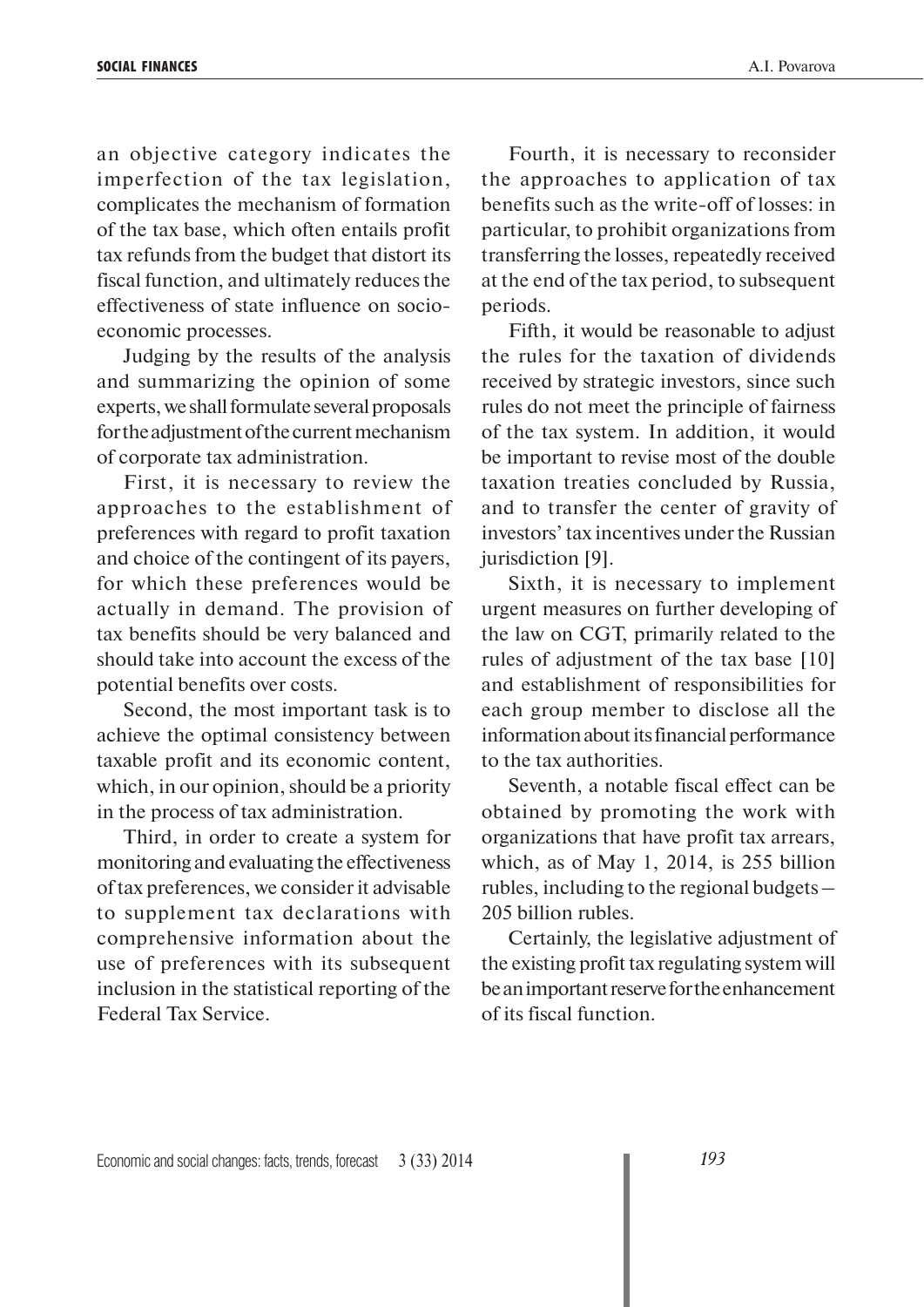# **Sited works**

- 1. Ilyin V.A., Povarova A.I. *Public Administration Efficiency*. Vologda: ISERT RAN, 2014. 185 p.
- 2. Tax Code of the Russian Federation. *Spravochno-poiskovaya sistema "Konsul'tantPlyus"*.
- 3. *Official Website of the Federal Treasury of Russia*. Available at: http://www.roskazna.ru/
- 4. *Official Website of the Federal Tax Service of Russia*. Available at: http://www.nalog.ru/
- 5. *Official Website of the Federal State Statistics Service*. Available at: http://www.gks.ru/
- 6. Inspection of the Efficiency of Provision and Application of Tax Privileges and Preferences in the Administration of Corporate Tax: the Report on the Results of Control Measures. *Official Website of the Accounts Chamber of the Russian Federation*. Available at: http://audit.gov.ru/ activities/control/
- 7. Sinel'nikov-Murylev S., Shkrebela E. *Improvement of Profit Tax in the Russian Federation in the Medium Term.* Moscow: Izd-vo Instituta Gaidara, 2011. 264 p.
- 8. According to Golikova, the Formation of Consolidated Groups of Taxpayers Resulted in Reduction of Profit Tax Payments. *News*, 2014, May 15. Available at: http://www.vedomosti.ru/finance/ news/26534761/
- 9. Kheifets B.A. *De-Offshorization of the Russian Economy: Opportunities and Limits*. Moscow: Institut ekonomiki, 2013. 63 p.
- 10. Yurzinova I.L. Consolidated Group of Taxpayers: an Analysis of Possible Advantages and Disadvantages. *Official Website of the Journal "Modern Science: Actual Problems of Theory and Practice*". Available at: http://www.vipstd.ru/nauteh/index.php/ ep13-05/index.php

# **References**

- 1. Ilyin V.A., Povarova A.I. *Problemy effektivnosti gosudarstvennogo upravleniya* [Public Administration Efficiency]. Vologda: ISERT RAN, 2014. 185 p.
- 2. Nalogovyi kodeks Rossiiskoi Federatsii [Tax Code of the Russian Federation]. *Spravochnopoiskovaya sistema "Konsul'tantPlyus"* [Reference-and-Search System "Consultant Plus"].
- 3. *Ofitsial'nyi sait Federal'nogo kaznacheistva Rossii* [Official Website of the Federal Treasury of Russia]. Available at: http://www.roskazna.ru/
- 4. *Ofitsial'nyi sait Federal'noi nalogovoi sluzhby Rossii* [Official Website of the Federal Tax Service of Russia]. Available at: http://www.nalog.ru/
- 5. *Ofitsial'nyi sait Federal'noi sluzhby gosudarstvennoi statistiki* [Official Website of the Federal State Statistics Service]. Available at: http://www.gks.ru/
- 6. Proverka effektivnosti predostavleniya i primeneniya nalogovykh l'got i preferentsii v chasti administrirovaniya naloga na pribyl' organizatsii: Otchet o rezul'tatakh kontrol'nogo meropriyatiya [Inspection of the Efficiency of Provision and Application of Tax Privileges and Preferences in the Administration of Corporate Tax: the Report on the Results of Control Measures]. *Ofitsial'nyi sait Schetnoi palaty RF* [Official Website of the Accounts Chamber of the Russian Federation]. Available at: http://audit.gov.ru/activities/control/